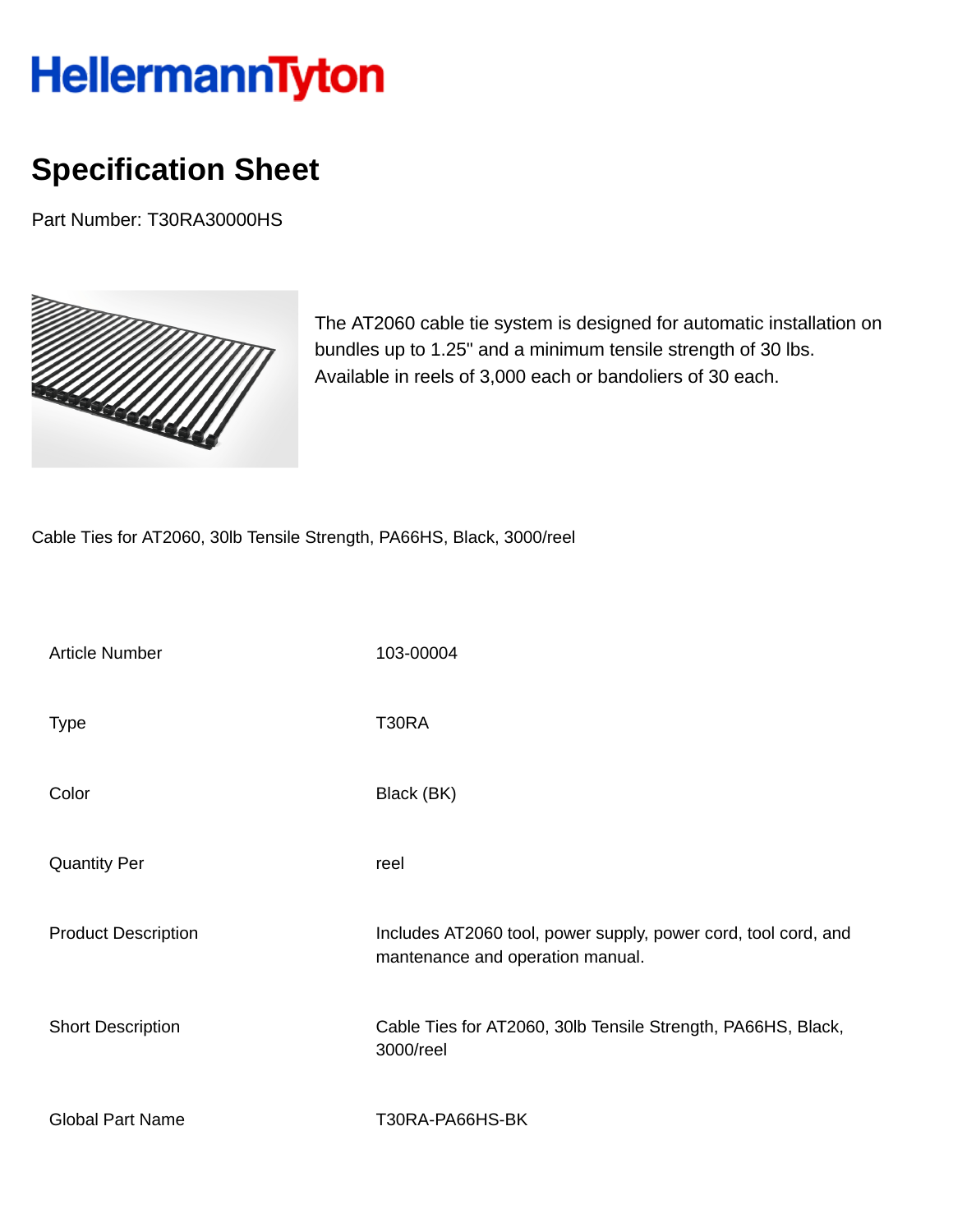| Minimum Tensile Strength (Imperial)   | 30.0    |
|---------------------------------------|---------|
| Minimum Tensile Strength (Metric)     | 135.0   |
| Length L (Imperial)                   | 6.0     |
| Length L (Metric)                     | 152.4   |
| <b>Identification Plate Position</b>  | none    |
| <b>Reel Diameter (Imperial)</b>       | 17.7    |
| Reel Diameter (Metric))               | 450.0   |
| Reel Width (Imperial)                 | 7.197   |
| Reel Width (Metric)                   | 182.8   |
| <b>Voltage Range</b>                  | 27 Volt |
| <b>Releasable Closure</b>             | No      |
| Width W (Imperial)                    | 0.14    |
| Width W (Metric)                      | 3.6     |
| <b>Bundle Diameter Min (Imperial)</b> | 0.06    |
| <b>Bundle Diameter Min (Metric)</b>   | 1.5     |
| <b>Bundle Diameter Max (Imperial)</b> | 1.25    |
| <b>Bundle Diameter Max (Metric)</b>   | 31.75   |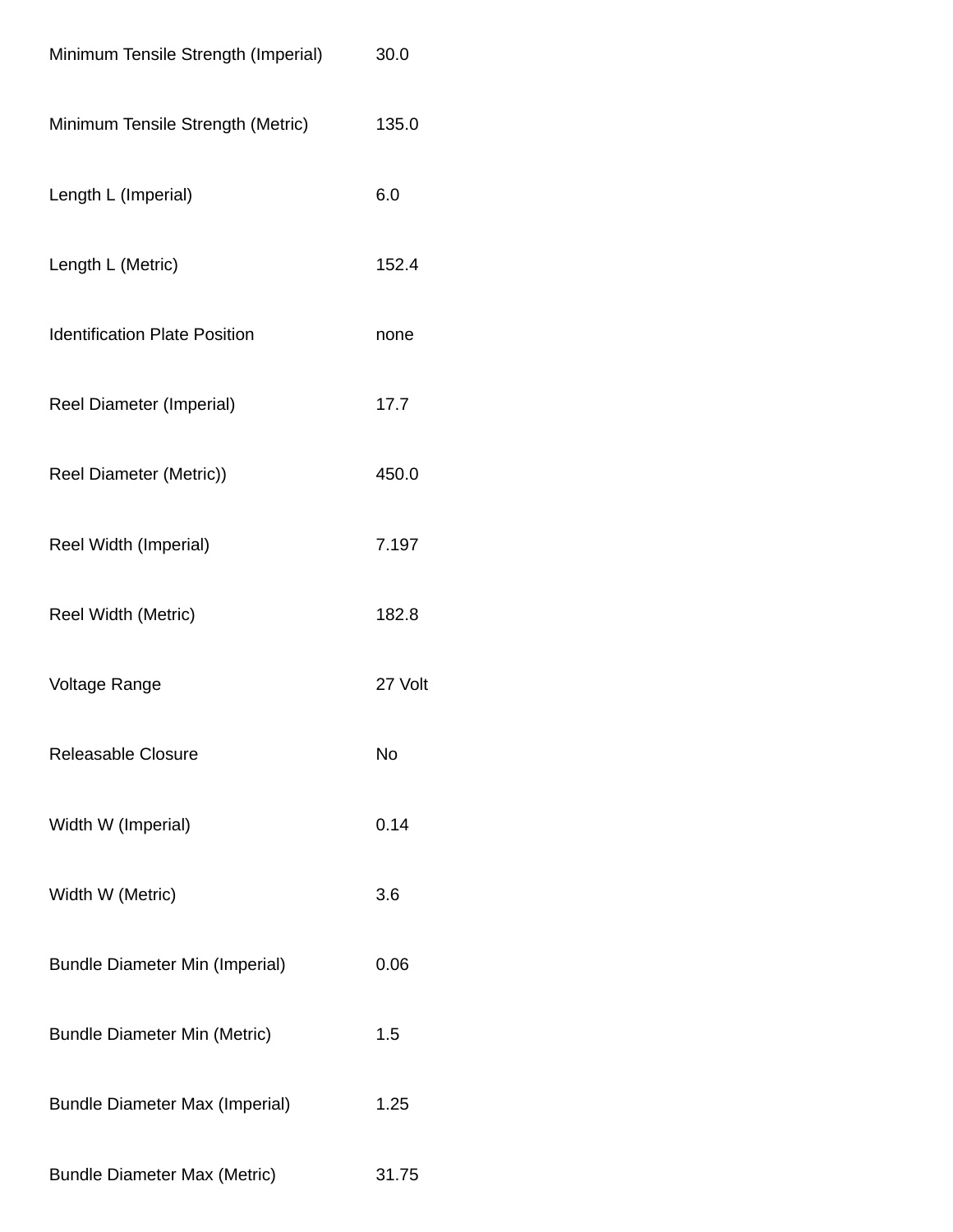| Thickness T (Imperial)        | 0.05                                   |
|-------------------------------|----------------------------------------|
| Thickness T (Metric)          | 1.2                                    |
| Cycle Time                    | 1.2 seconds                            |
| <b>Tension Setting Tools</b>  | Adjustable                             |
| Power Supply                  | Electrical                             |
|                               |                                        |
|                               |                                        |
| Material                      | Polyamide 6.6 heat stabilized (PA66HS) |
| <b>Material Shortcut</b>      | PA66HS                                 |
| Flammability                  | UL 94 V-2                              |
| Halogen Free                  | Yes                                    |
| <b>Operating Temperature</b>  | -40°F to +257°F (-40°C to +125°C)      |
| <b>ROHS Compliant</b>         | Yes                                    |
| UL Recognized (US)            | Yes                                    |
| UL Recognized (US and Canada) | Yes                                    |
|                               |                                        |

Package Quantity (Imperial) 3000